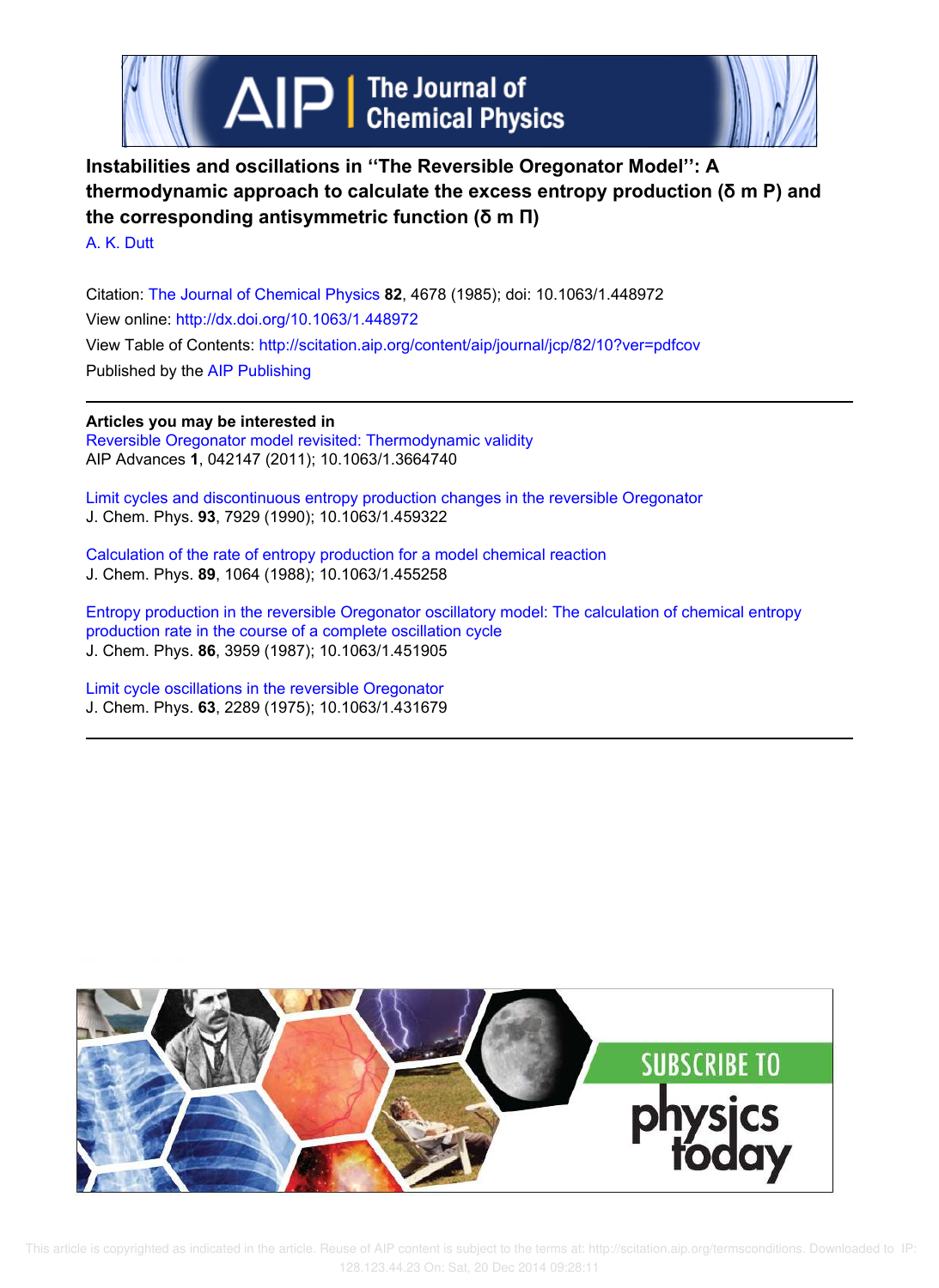# **Instabilities and oscillations in "The Reversible Oregonator Model": A thermodynamic approach to calculate the excess entropy**  production  $(\delta_m P)$  and the corresponding antisymmetric function  $(\delta_m \Pi)$

A.K.Dutt

*Physical Chemistry Section, Calcutta University,* 92, *A.P.e. Road, Calcutta-700 009, India* 

(Received 9 August 1984; accepted 29 October 1984)

Near equilibrium thermodynamic analysis of the reversible "Oregonator kinetic model" has been done using the entropy production technique of Prigogine in the range of the validity of the Onsager relations. Expressions for the excess entropy production  $(\delta_m P)$  and the corresponding antisymmetric function  $(\delta_m \Pi)$  have been derived in terms of the rate constants of the steps, the concentrations of the reactants and products, steady state concentrations of the intermediates, and the coefficients of the real and imaginary parts of the complex differentials  $\delta X$ ,  $\delta Y$ , and  $\delta Z$ , which represent, respectively, the fluctuations from the steady state concentrations of the intermediates  $X$ ,  $Y$ , and  $Z$ . Factors destabilizing the steady states have been determined and steps other than autocatalytic and cross catalytic are also found to be involved.

## **INTRODUCTION**

Prigogine and co-workers<sup>1,2</sup> proposed a chemical scheme exhibiting limit cycle behavior. This scheme has been called the "Brusselator" by Tyson<sup>3</sup> and is comprised of four steps: Two reactants *A* and *B* react giving two products *D* and *E* through two intermediates *X* and *Y.*  Prigogine analyzed the thermodynamic stability of the Brusselator by an entropy production technique to find the point beyond which instability of the steady states sets in. This scheme is useful as an ideal oscillating model due to its extreme simplicity. But a basic defect is that the autocatalytic step involved is termolecular, which is not expected in a chemical reaction taking place under normal conditions.

In 1974, Field and Noyes<sup>4</sup> proposed the "Oregonator" kinetic model composed of five steps, two reactants, two products, and three intermediates to model the essential features of the mechanism of the Belousov-Zhabotinskii reaction,<sup>5</sup> the metal-ion catalyzed oscillatory bromate oxidation of malonic acid. They formed this scheme by replacing the autocatalytic termolecular step of the Brusselator by two bimolecular steps. This scheme is rather complicated compared to the Brusselator, but its difficulty is not so great as to overwhelm its attractiveness as a model of a real oscillating system.

It seems well established that instabilities and chemical oscillations are far from equilibrium phenomena, and the Oregonator model proposed by Field and Noyes<sup>4</sup> meets this requirement by assuming irreversibility of the steps. Field<sup>7</sup> in 1975 took into account reversibility of the various steps to propose a reversible Oregonator as it would become a more realistic representation of the chemistry occurring in the Belousov-Zhabotinskii reaction.<sup>5</sup>

## **DESIGN OF THE MODEL**

The reversible Oregonator<sup>7</sup> is written

 $A + Y \rightleftharpoons X + P$ , (Ml)

$$
X + Y \rightleftarrows 2P, \tag{M2}
$$

$$
B + X \rightleftarrows 2X + Z, \tag{M3}
$$

$$
2X \rightleftarrows B + P, \tag{M4}
$$

$$
Z \rightleftarrows fY, \tag{M5}
$$

when compared to the cerium catalyzed Belousov-Zhabotinski reaction  $A = B = BrO<sub>3</sub>^-$ ,  $X = HBrO<sub>2</sub>$ ,  $Y = Br<sup>-</sup>$ ,  $Z = 2$  Ce(IV), and  $P = HOBr$ ; f denotes a stoichiometric factor. Species *A* and *B* are consumed and *P* is produced through the intermediates  $X$ ,  $Y$ , and  $Z$ . The simplest stoichiometric combination of the steps  $(M1)-(M5)$  such that there is no change in the concentrations of the intermediates is  $fM_1 + fM_2 + 2M_3 + M_4 + 2M_5$  and this corresponds to the overall stoichiometry

$$
fA + B \rightleftarrows (3f + 1)P. \tag{MT}
$$

Other appropriate linear combinations of the stoichiometries of the component equations have been formulated by Noyes.<sup>6</sup> Regarding design of the scheme, it may be considered that the reactants *A* and *B* are fed from outside continuously at the same rate as they are being consumed, and *P* is taken out of the model system at the rate it is being formed. Thus the open system approximation keeps the concentrations of  $A$ ,  $B$ , and  $P$  constant.

## **THERMODYNAMIC ASPECTS**

To understand the thermodynamic background, one should consider the behavior of a dissipative system<sup>1,2</sup> in

4678 J. Chem. Phys. 82 (10), 15 May 1985 0021-9606/85/104678-05\$02.10 © 1985 American Institute of Physics

This article is copyrighted as indicated in the article. Reuse of AIP content is subject to the terms at: http://scitation.aip.org/termsconditions. Downloaded to IP: 128.123.44.23 On: Sat, 20 Dec 2014 09:28:11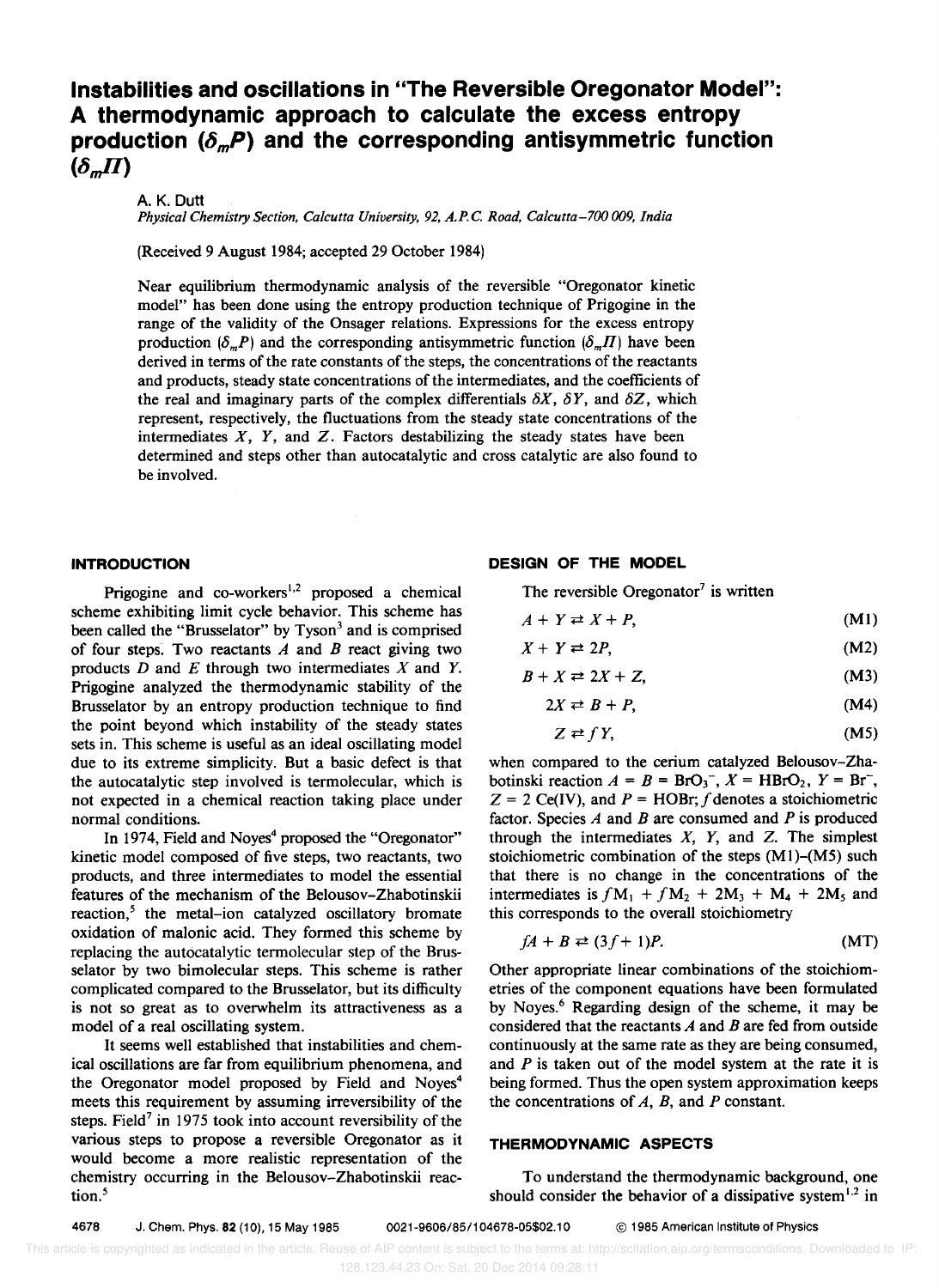the neighborhood of a steady state (for a single normal mode of complex frequency  $\lambda$ ). This is guided by the relations

$$
\lambda_r^2 \delta^2 S = \lambda_r \delta_m P \leq 0 \tag{1}
$$

and

$$
\lambda_i^2 \delta^2 S = \lambda_i S_{\delta m} \pi \leq 0, \tag{2}
$$

where  $\lambda = \lambda_r + i\lambda_i$  (subscripts r and i indicate real and imaginary parts, respectively);  $\delta^2 S$  is the excess entropy and  $\delta_m P$ ,  $\delta_m \pi$  are defined, respectively, as

$$
\delta_m P = \frac{1}{2} \int dV \sum_{\rho} (\delta \omega_{\rho}^* \delta A_{\rho} + \delta \omega_{\rho} \delta A_{\rho}^*), \tag{3}
$$

which is the excess entropy production in the case of a single normal mode and its complex conjugate. The quantity

$$
\delta_m \pi = \frac{i}{2} \int dV (\delta \omega_\rho^* \delta A_\rho - \delta \omega_\rho \delta A_\rho^*)
$$
 (4)

represents an antisymmetric function consisting of velocity  $(\omega_i)$  and affinity  $(A_i)$  terms associated with the component chemical reaction steps  $(i = 1, 2, ..., \rho)$ ,  $dV$  being the volume element.

The first relation (1) gives the stability criterion for a single normal mode  $(\delta_m P > 0$  as  $\lambda_r < 0$ ) and the second relation (2) shows that the sign of  $\delta_m \pi$  is opposite to that of  $\lambda_i$ . One may therefore define two thermodynamic transition points. One is

$$
\delta_m P = 0,\tag{5}
$$

where there exists nontrivial normal modes with  $\lambda_r = 0$ and the system is at (or around) a marginally stable steady state. The second transition point satisfies the condition

$$
\delta_m \pi = 0 \tag{6}
$$

and represents a critical state where  $\lambda_i = 0$  and the steady state is aperiodic. Oscillation is therefore expected to take place when either the condition (6) for aperiodical' motion or the stability condition  $\delta_m P \geq 0$  is violated.

### **ANALYSIS OF THE KINETIC MODEL**

The kinetic behavior of the model system may be represented by

$$
\frac{dX}{dt} = k_1AY - k_{-1}XP - k_2XY + k_{-2}P^2
$$
  
+  $k_3BX - k_{-3}X^2Z - 2k_4X^2 + 2k_{-4}BP \dots$ , (a)  

$$
\frac{dY}{dt} = -k_1AY + k_{-1}XP - k_2XY
$$
  
+  $k_{-2}P^2 + f k_5Z - f k_{-5}Y$ , (b)

$$
\frac{dZ}{dt} = k_3 BX - k_{-3}X^2Z - k_5Z + k_{-5}Y,\tag{c}
$$

where  $k_i$  and  $k_{-i}$  are rate constants of the steps  $M_i$  and  $M_{-i}$ , respectively. From the set of kinetic equations (a)-(c), at the steady state  $(\dot{X} = \dot{Y} = \dot{Z} = 0)$  one gets nontrivial steady state solutions  $X_0$ ,  $Y_0$ , and  $Z_0$  from the known values of the rate constants<sup>4</sup> and the concentrations of  $A$ , B, and P with the simplified assumption that the stoichiometric factor  $f = 1$  (criterion of maximum sensitivity to oscillations discussed by Field and Noyes<sup>4</sup>).

As presented earlier in Eq. (3), the excess entropy production<sup>1,8,9</sup> for a single normal mode and its complex conjugate in the neighborhood of the steady state of our kinetic model is given by

$$
\delta_m P = \frac{1}{2} \int dV \sum_{\rho=1}^5 (\delta \omega_\rho^* \delta A_\rho + \delta \omega_\rho \delta A_\rho^*).
$$
 (7)

Substituting the velocity values  $\omega_i$  (i = 1, 2, ..., 5) and the chemical affinity values  $A_i$  ( $i = 1, 2, ..., 5$ ) defined by

$$
A_i = RT \log(K_i/Q), \tag{8}
$$

where  $K_i$  is the equilibrium constant for the *i*th reaction and  $Q =$  [product]/[reactant], one gets

$$
\delta_{m}P = \frac{1}{2} \int dV [(\delta \omega_{1}^{*}\delta A_{1} + \delta \omega_{1} \delta A_{1}^{*}) + (\delta \omega_{2}^{*}\delta A_{2} + \delta \omega_{2} \delta A_{2}^{*}) + (\delta \omega_{3}^{*}\delta A_{3} + \delta \omega_{3} \delta A_{3}^{*}) + (\delta \omega_{4}^{*}\delta A_{4} + \delta \omega_{4} \delta A_{4}^{*}) + (\delta \omega_{3}^{*}\delta A_{5} + \delta \omega_{3} \delta A_{5}^{*})]
$$
  
\n
$$
= \frac{1}{2} \int dV \left[ \delta(k_{1}AY^{*} - k_{-1}X^{*}P)\delta \left( RT \log \frac{K_{1}AY}{XP} \right) + \delta(k_{1}AY - k_{-1}XP)\delta \left( RT \log \frac{K_{1}AY^{*}}{X^{*}P} \right) \right.
$$
  
\n
$$
+ \delta(k_{2}X^{*}Y^{*} - k_{-2}P^{2})\delta \left( RT \log \frac{K_{2}XY}{P^{2}} \right) + \delta(K_{2}XY - k_{-2}P^{2})\delta \left( RT \log \frac{K_{2}X^{*}Y^{*}}{P^{2}} \right)
$$
  
\n
$$
+ \delta(k_{3}BX^{*} - k_{-3}X^{*2}Z^{*})\delta \left( RT \log \frac{K_{3}B}{XZ} \right) + \delta(k_{3}BX - k_{-3}X^{2}Z)\delta \left( RT \log \frac{K_{3}B}{X^{*}Z^{*}} \right)
$$
  
\n
$$
+ \delta(2k_{4}X^{*2} - 2k_{-4}BP)\delta \left( RT \log \frac{K_{4}X^{2}}{BP} \right) + \delta(2k_{4}X^{2} - 2k_{-4}BP)\delta \left( RT \log \frac{K_{4}X^{*2}}{BP} \right)
$$
  
\n
$$
+ \delta(k_{5}Z^{*} - k_{-5}Y^{*})\delta \left( RT \log \frac{K_{5}Z}{Y} \right) + \delta(k_{5}Z - k_{-5}Y)\delta \left( RT \log \frac{K_{5}Z^{*}}{Y^{*}} \right).
$$

#### J. Chern. Phys., Vol. 82, No. 10, 15 May 1985

This article is copyrighted as indicated in the article. Reuse of AIP content is subject to the terms at: http://scitation.aip.org/termsconditions. Downloaded to IP:

128.123.44.23 On: Sat, 20 Dec 2014 09:28:11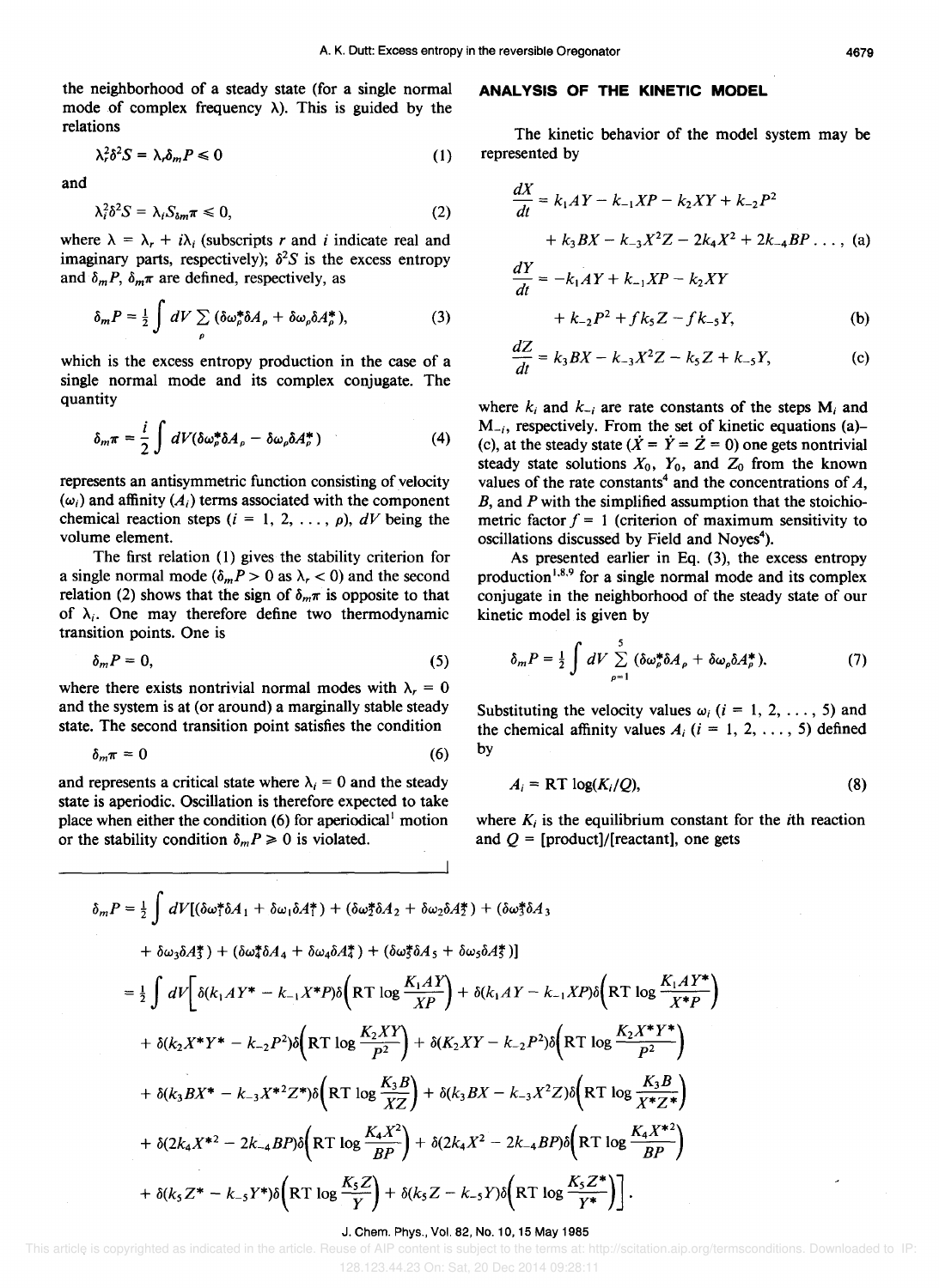Considering  $A$ ,  $B$ ,  $P$ , and  $K$  constant throughout, one gets

$$
\delta_m P = \frac{RT}{2} \int dV \left[ (k_1 A \delta Y^* - k_{-1} P \delta X^*) \left( \frac{\delta Y}{Y} - \frac{\delta X}{X} \right) + (k_1 A \delta Y - k_{-1} P \delta X) \left( \frac{\delta Y^*}{Y^*} - \frac{\delta X^*}{X^*} \right) + k_2 \left( (X^* \delta Y^* + Y^* \delta X^*) \right) \times \left( \frac{\delta X}{X} + \frac{\delta Y}{Y} \right) + (X \delta Y + Y \delta X) \left( \frac{\delta X^*}{X^*} + \frac{\delta Y^*}{Y^*} \right) \right\} - \left\{ (k_3 B \delta X^* - 2k_{-3} X^* Z^* \delta X^* - k_{-3} X^* \delta Z^*) \left( \frac{\delta X}{X} + \frac{\delta Z}{Z} \right) \right\} \times \left\{ (k_3 B \delta X^* - 2k_{-3} X^* Z^* \delta X^* - k_{-3} X^* \delta Z^*) \left( \frac{\delta X^*}{X^*} + \frac{\delta Z^*}{Z^*} \right) \right\} + \left\{ \frac{8k_4 X^* \delta X^* \delta X}{X} + \frac{8k_4 X \delta X \delta X^*}{X^*} \right\} \times \left\{ (k_3 \delta Z^* - k_{-3} \delta Y^*) \left( \frac{\delta Z}{Z} - \frac{\delta Y}{Y} \right) + (k_3 \delta Z - k_{-3} \delta Y) \left( \frac{\delta Z^*}{Z^*} - \frac{\delta Y^*}{Y^*} \right) \right\} \right].
$$

In the neighborhood of the steady state and expressing  $\delta X$ ,  $\delta Y$ , and  $\delta Z$  as  $\delta X$ ,  $+ i\delta X$ ,  $\delta Y$ ,  $+ i\delta Y$ , and  $\delta Z$ ,  $+ i\delta Z$ , respectively, one gets

$$
\delta_m P = \frac{RT}{2} \int dV \left[ (\delta Y_r^2 + \delta Y_i^2) \left( \frac{2k_1 A}{Y_0} + \frac{2k_2 X_0}{Y_0} + \frac{2k_5}{Y_0} \right) + (\delta Z_r^2 + \delta Z_i^2) \left( \frac{2k_3 X_0^2}{Z_0} + \frac{2k_5}{Z_0} \right) \right.
$$
  
+  $(\delta X_r^2 + \delta X_i^2) \left( \frac{2k_{-1}P}{X_0} + \frac{2k_2 Y_0}{X_0} - \frac{2k_3 B}{X_0} + 4k_{-3} Z_0 + 16k_4 \right) - (\delta Y_r \delta Z_r + \delta Y_i \delta Z_i) \left( \frac{2k_{-5}}{Z_0} + \frac{2k_5}{Y_0} \right)$   
-  $(\delta Z_r \delta X_r + \delta Z_i \delta X_i) \left( \frac{2k_3 B}{Z_0} - 6k_{-3} X_0 \right) + (\delta X_r \delta Y_r + \delta X_i \delta Y_i) \left( -\frac{2k_{1} A}{X_0} - \frac{2k_{-1} P}{Y_0} + 4k_2 \right)$ 

 $or$ 

$$
\delta_m P = \frac{RT}{2} \int dV [(\delta Y_r^2 + \delta Y_i^2) \phi(k_1, k_2, k_{-5}) + (\delta Z_r^2 + \delta Z_i^2) \phi(k_{-3}, k_5) + (\delta X_r^2 + \delta X_i^2) \phi(k_{-1}, k_2, k_3, k_{-3}, k_4) - (\delta Y_r \delta Z_r + \delta Y_i \delta Z_i) \phi(k_{-5}, k_5) - (\delta Z_r \delta X_r + \delta Z_i \delta X_i) \phi(k_3, k_{-3}) + (\delta X_r \delta Y_r + \delta X_i \delta Y_i) \phi(k_1, k_{-1}, k_2)
$$
(9)

 $(\phi$  terms are the functions of the rate constants indicated in the parentheses).

 $\delta_m \pi$  as presented earlier in Eq. (4) can be calculated in an almost identical way (see the Appendix) and found to be a real quantity as given by

$$
\delta_m \pi = RT \int dV [(\delta X_i \delta Y_i - \delta X_i \delta Y_i) \phi(k_{-1}, k_1) + (\delta Y_i \delta Z_i - \delta Y_i \delta Z_i) \phi(k_{-5}, k_5) + (\delta Z_i \delta X_i - \delta Z_i \delta X_i) \phi(k_{-3}, k_3), \tag{10}
$$

where

$$
\phi(k_{-1}, k_1) = [(k_{-1}P/Y_0) - (k_1A/X_0)], \quad \phi(k_{-5}, k_5) = [(k_{-5}/Z_0) - (k_5/Y_0)],
$$

and

 $\phi(k_{-3}, k_3) = (k_{-3}X_0 - k_3B/Z_0).$ 

## **DISCUSSION**

Expressions  $(9)$  and  $(10)$  yield two thermodynamic transition points satisfying Eqs.  $(11)$  and  $(12)$ :

$$
\int dV [(\delta Y_r^2 + \delta Y_i^2) \phi(k_1, k_2, k_{-5}) + (\delta Z_r^2 + \delta Z_i^2) \phi(k_{-3}, k_5) + (\delta X_r^2 + \delta X_i^2) \phi(k_{-1}, k_2, k_3, k_{-3}, k_4) \n- (\delta Y_r \delta Z_r + \delta Y_r \delta Z_i) \phi(k_{-5}, k_5) - (\delta Z_r \delta X_r + \delta Z_i \delta X_i) \phi(k_3, k_{-3}) + (\delta X_r \delta Y_r + \delta X_i \delta Y_i) \phi(k_1, k_{-1}, k_2) = 0
$$
\n(11)

and

$$
\int dV[(\delta X_i \delta Y_i - \delta X_i \delta Y_i)\phi(k_{-1}, k_1) + (\delta Y_i \delta Z_i - \delta Y_i \delta Z_i)\phi(k_{-5}, k_5) + (\delta Z_i \delta X_i - \delta Z_i \delta X_i)\phi(k_{-3}, k_3)] = 0.
$$
 (12)

Е

It is well known that the irreversibility of the Oregonator model<sup>4</sup> maintains it far from equilibrium and beyond the range of validity of Onsager relations. Thus the model has no possibility to attain the transition states described by expressions (11) and (12). Due to the introduction of reversibility into the model, however, the system in some favorable circumstances (defined by the concentrations of  $A$ ,  $B$ ,  $P$ , the steady state concentrations of the intermediates and the rate constants of the steps (M1)-(M5)] may be maintained near equilibrium and passes through the states expressed by the Eqs. (11) and (12), which are the points of transitions from the stable

J. Chem. Phys., Vol. 82, No. 10, 15 May 1985

128.123.44.23 On: Sat, 20 Dec 2014 09:28:11

This article is copyrighted as indicated in the article. Reuse of AIP content is subject to the terms at: http://scitation.aip.org/termsconditions. Downloaded to IP: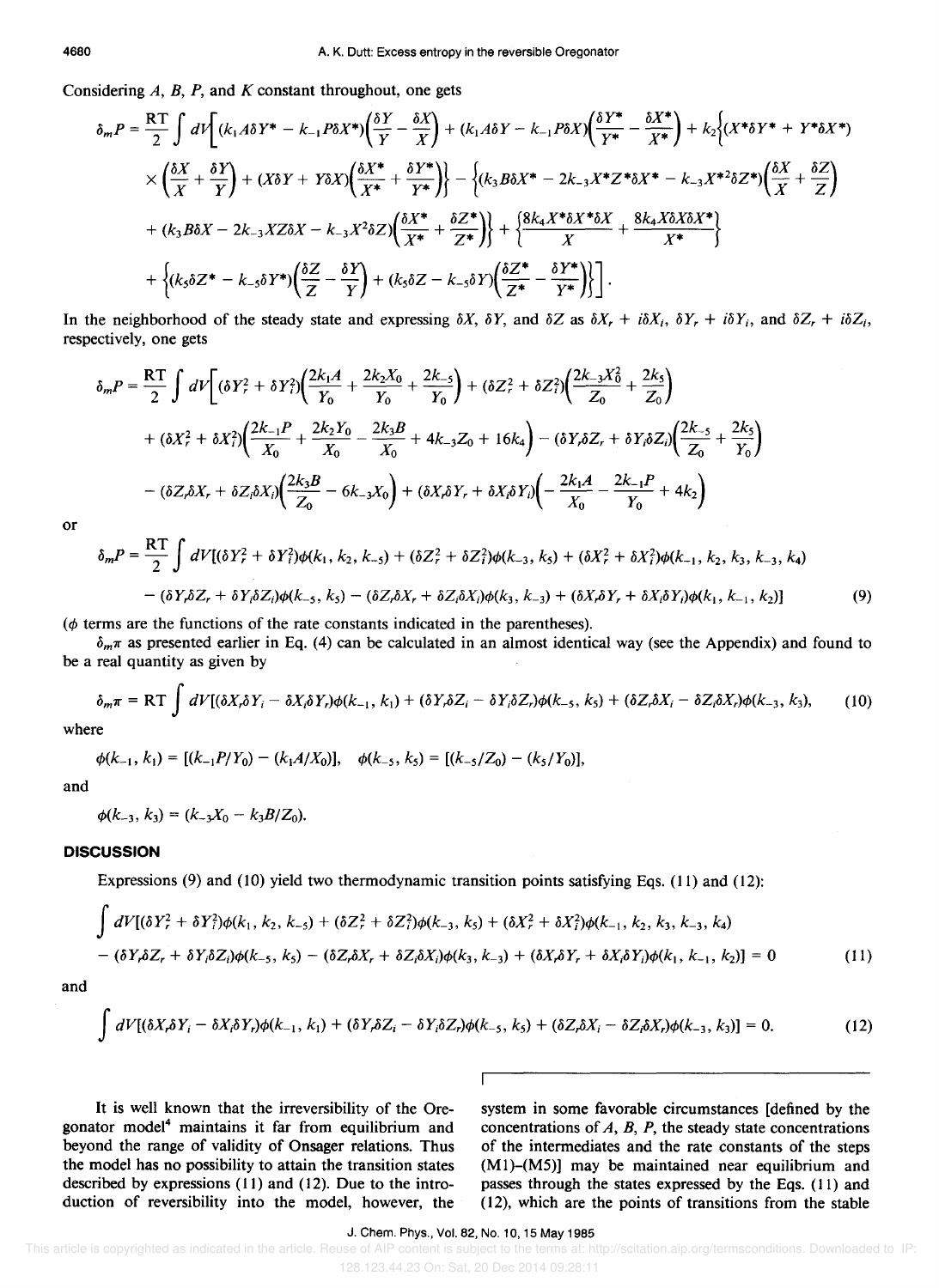An interesting feature of the stability analysis of the reversible Oregonator is that the negative contributions to the excess entropy production are provided not only by the autocatalytic $10,11$  and cross catalytic steps like reactions  $(M3)$  and  $(M5)$ , but by steps like reaction  $(M1)$ also; the steps (M3) and (M5) are also found to contribute positive values to the  $\delta_m P$  term. It is therefore the integrated contribution which has to be taken into consideration and the negative values will favor steady state instability leading the model system to oscillatory states.

We mention that the explicit positive contributions to the excess entropy production arising from diffusion of intermediate species are ignored here since it is assumed that the Belousov-Zhabotinskii system is stirred uniformly throughout the experiment. This assumption has been made to avoid mathematical complexity.

## **CONCLUSION**

The Belousov-Zhabotinskii reaction<sup>5</sup> is the most widely studied oscillatory chemical reaction discovered so far. The "Reversible Oregonator" model was devised by Field<sup>7</sup> to model the real chemistry involved in the mechanistic aspects of this fascinating reaction. Some workers $12$ have established phase diagrams for this reaction in the constraint space which separate oscillatory and nonoscillatory zones. It is therefore a general curiosity of everyone to understand which steps favor and which steps oppose the oscillatory phases to be established. This work at least gives a qualitative understanding to this question from thermodynamic point of view.

## **ACKNOWLEDGMENTS**

The author is highly indebted to Dr. R. S. Banerjee and Professor P. K. Ghosh of Calcutta University for providing valuable discussions during the progress of this work. Professor A. B. Sannigrahi and Professor M. A. Ramlu of lIT, Kharagpur, West Bengal gave constant encouragements during the course of this work. The author also expresses his sincere thanks and gratitude to one of the referees who pointed out an important correction. $7(b)$ 

APPENDIX: CALCULATION OF 
$$
\delta_m \Pi
$$
  
\n
$$
\delta_m \pi = \frac{i}{2} \int dV \sum_{\rho=1}^5 (\delta \omega_{\rho}^* \delta A_{\rho} - \delta \omega_{\rho} \delta A_{\rho}^*)
$$
\n
$$
= \frac{i}{2} \int dV [(\delta \omega_{1}^* \delta A_{1} - \delta \omega_{1} \delta A_{1}^*) + (\delta \omega_{2}^* \delta A_{2} - \delta \omega_{2} \delta A_{2}^*)
$$
\n
$$
+ (\delta \omega_{3}^* \delta A_{3} - \delta \omega_{3} \delta A_{3}^*) + (\delta \omega_{4}^* \delta A_{4} - \delta \omega_{4} \delta A_{4}^*) + (\delta \omega_{3}^* \delta A_{5} - \delta \omega_{5} \delta A_{3}^*)]
$$
\n
$$
= \frac{i}{2} \int dV \left[ \delta (k_{1} A Y^* - k_{-1} X^* P) \delta \left( RT \log \frac{K_{1} A Y}{XP} \right) - \delta (k_{1} A Y - k_{-1} X P) \delta \left( RT \log \frac{K_{1} A Y^*}{X^* P} \right) + \delta (k_{2} X^* Y^* - k_{-2} P^2) \delta \left( RT \log \frac{K_{1} A Y^*}{X^* P} \right)
$$

$$
- \delta(k_1AY - k_{-1}XP)\delta\left(RT \log \frac{-(k_1XY^*)}{X^*P}\right) + \delta(k_2X^*Y^* - k_{-2}P^2)\delta\left(RT \log \frac{-(k_2X^*)}{P^2}\right)
$$
  

$$
- \delta(k_2XY - k_{-2}P^2)\delta\left(RT \log \frac{K_2X^*Y^*}{P^2}\right) + \delta(k_3BX^* - k_{-3}X^{*2}Z^*)\delta\left(RT \log \frac{K_3B}{XZ}\right)
$$
  

$$
- \delta(k_3BX - k_{-3}X^2Z)\delta\left(RT \log \frac{K_3B}{X^*Z^*}\right) + \delta(2k_4X^{*2} - 2k_{-4}BP)\delta\left(RT \log \frac{K_4X^2}{BP}\right) - \delta(2k_4X^2 - 2k_{-4}BP)\delta
$$
  

$$
\times \left(RT \log \frac{K_4X^{*2}}{BP}\right) + \delta(k_5Z^* - k_{-5}Y^*)\delta\left(RT \log \frac{K_5Z}{Y}\right) - \delta(k_5Z - k_{-5}Y)\delta\left(RT \log \frac{K_5Z^*}{Y^*}\right).
$$

Considering  $A$ ,  $B$ ,  $P$ , and  $K$  constant throughout one gets

$$
\delta_{m}\pi = \frac{iRT}{2} \int dV \left[ (k_{1}A\delta Y^{*} - k_{-1}P\delta X^{*}) \left( \frac{\delta Y}{Y} - \frac{\delta X}{X} \right) - (k_{1}A\delta Y - k_{-1}P\delta X) \left( \frac{\delta Y^{*}}{Y^{*}} - \frac{\delta X^{*}}{X^{*}} \right) \right]
$$
  
+  $k_{2} \left\{ (X^{*}\delta Y^{*} + Y^{*}\delta X^{*}) \left( \frac{\delta X}{X} + \frac{\delta Y}{Y} \right) - (X\delta Y + Y\delta X) \times \left( \frac{\delta X^{*}}{X^{*}} + \frac{\delta Y^{*}}{Y^{*}} \right) \right\} - \left\{ (k_{3}B\delta X^{*} - 2k_{-3}X^{*}Z^{*}\delta X^{*} \right\}$   
-  $k_{-3}X^{*2}\delta Z^{*} \left( \frac{\delta X}{X} + \frac{\delta Z}{Z} \right) - (k_{3}B\delta X - 2k_{-3}XZ\delta X - k_{-3}X^{2}\delta Z) \left( \frac{\delta X^{*}}{X^{*}} + \frac{\delta Z^{*}}{Z^{*}} \right\}$   
+  $\left\{ \frac{8k_{4}X^{*}\delta X^{*}\delta X}{X} - \frac{8k_{4}X\delta X \delta X^{*}}{X^{*}} \right\} + \left\{ (k_{5}\delta Z^{*} - k_{-5}\delta Y^{*}) \left( \frac{\delta Z}{Z} - \frac{\delta Y}{Y} \right) - (k_{5}\delta Z - k_{-5}\delta Y) \left( \frac{\delta Z^{*}}{Z^{*}} - \frac{\delta Y^{*}}{Y^{*}} \right) \right\} \right].$ 

#### J. Chem. Phys., Vol. 82, No. 10,15 May 1985

 This article is copyrighted as indicated in the article. Reuse of AIP content is subject to the terms at: http://scitation.aip.org/termsconditions. Downloaded to IP: 128.123.44.23 On: Sat, 20 Dec 2014 09:28:11